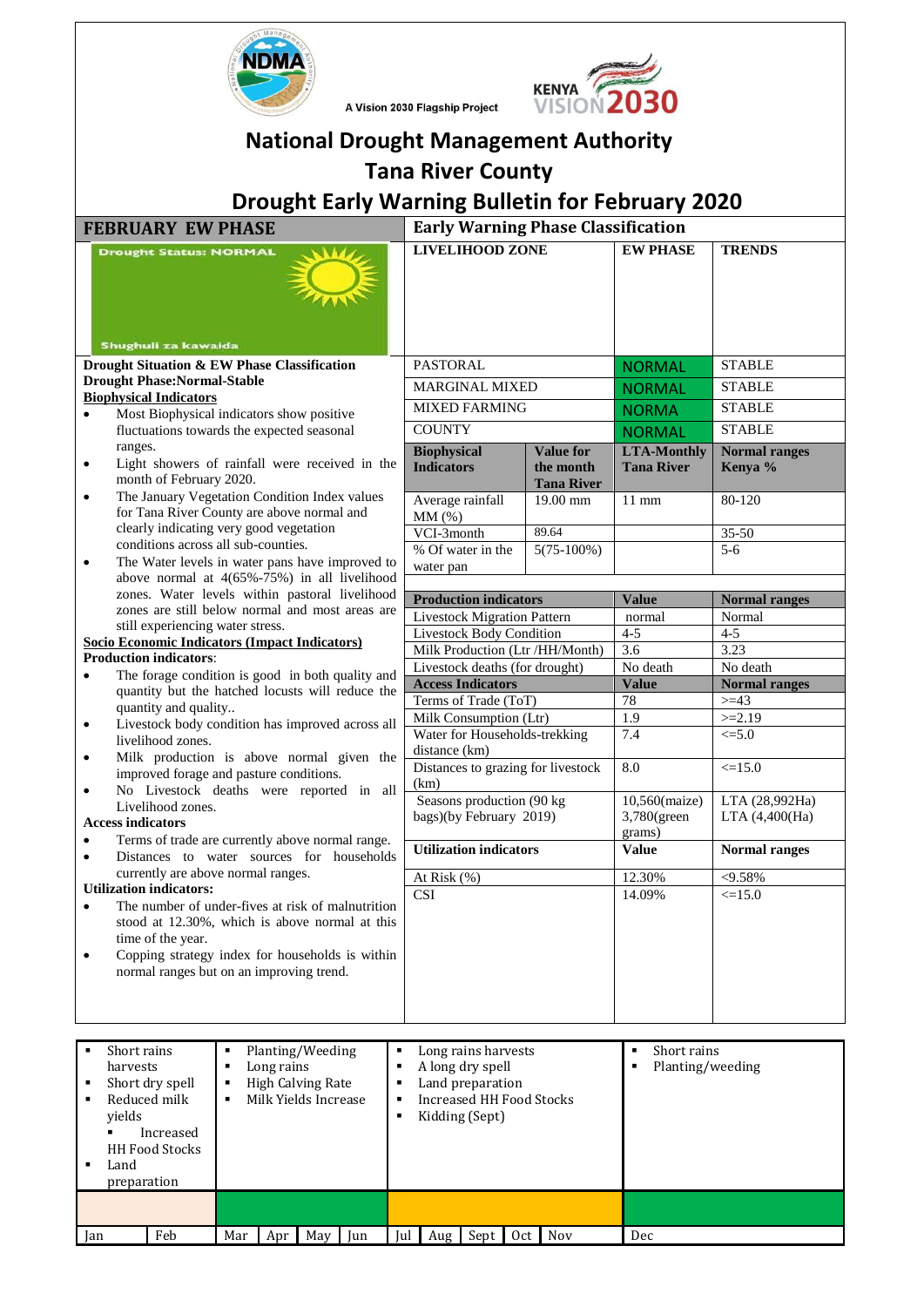### **1. CLIMATIC CONDITIONS 1.1 RAINFALL PERFORMANCE**

## **Rainfall station data (GROUND DATA:)**



*Fig .1.source: ARV*

An average of 19.0 mm rainfall was recorded in February coupled with increasing temperatures. This is below the LTA of 11 mm.

# **1.2.RAINFALL TEMPORAL AND SPATIAL DISTRIBUTION**



**Magazine Company Policy** 

In the month of February, on average 12.0 mm of rainfall was received in Tana North, 20.00 mm received in Galole and 25 mm received in the Delta respectively. The amounts received were below normal at this time of the year. Spatial and temporal distribution was poor.

The rainfall was unevenly distributed across all the three subcounties.

*Fig.2.source: Continental Africa Dekadal RFE.*

## **1.3. TEMPERATURES**



## **1.3.1. LAND SURFACE TEMPERATURE (LST)**

The February 2019 land surface temperature (LST) values for Tana River County have decreased to  $41^{\circ}$ C by the 3<sup>rd</sup> dekad of February, which is below normal $(46^{\circ}\text{C})$  at this time of the year.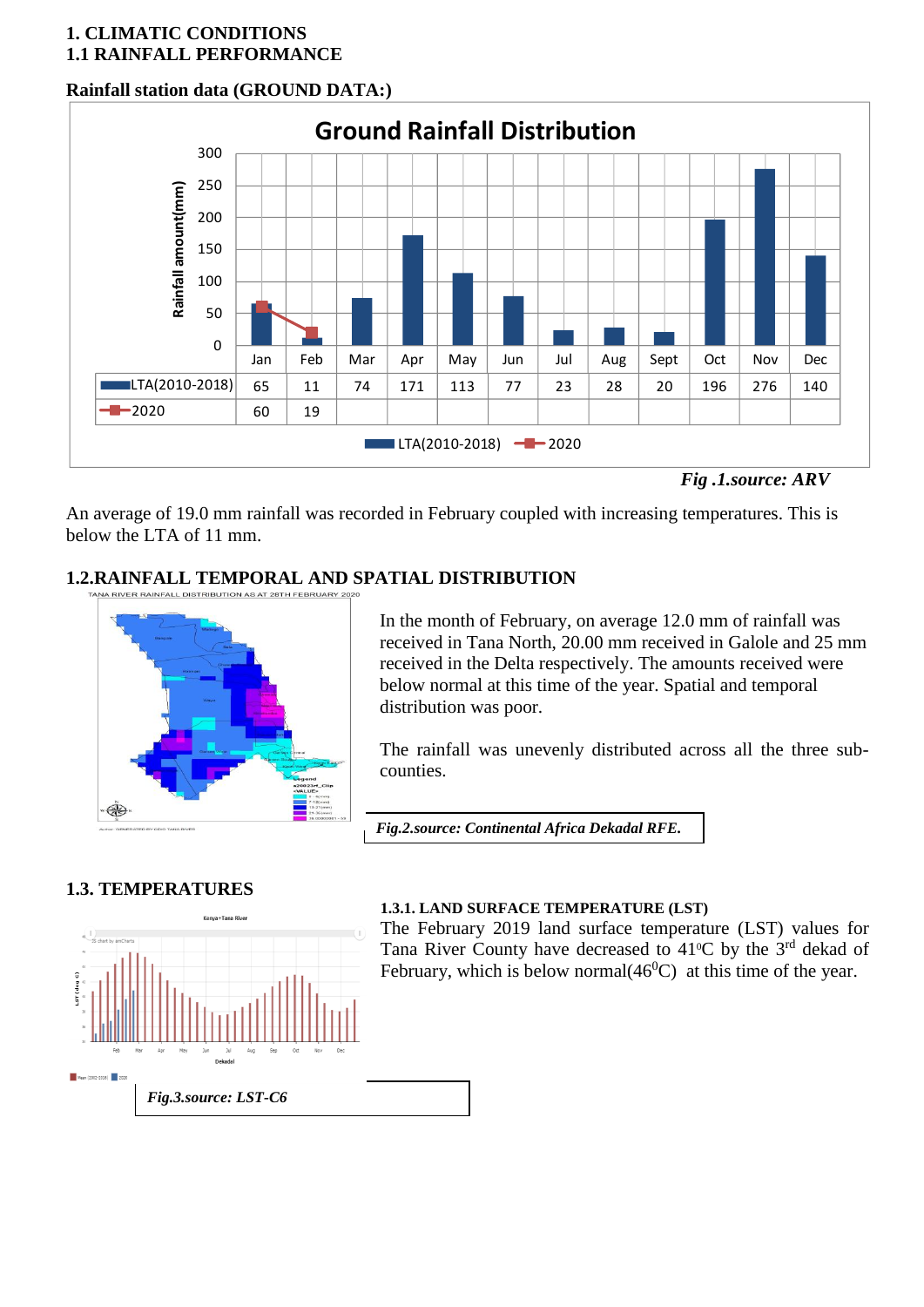#### **2.1. IMPACTS ON VEGETATION AND WATER 2.1.1. VEGETATION CONDITION INDEX (VCI)**

The February vegetation cover for Tana River County shows improved vegetation cover on average for the county across all the three sub-counties. The current trend has improved compared to the month of January 2020.

| <b>COUNTY</b>               | <b>Sub</b><br><b>County</b> | VCI as at $30th$ January 2020 | VCI as at $23^{\rm rd}$ February 2020 |                                                                                              |
|-----------------------------|-----------------------------|-------------------------------|---------------------------------------|----------------------------------------------------------------------------------------------|
|                             | County                      | 89.64                         | 97.39                                 | Improving trends in vegetation                                                               |
| <b>TANA</b><br><b>RIVER</b> | <b>Bura</b>                 | 73.39                         | 80.47                                 | conditions experienced in all<br>the sub-counties. Normal<br>vegetation cover experienced in |
|                             | Galole                      | 95                            | 111.19                                |                                                                                              |
|                             | <b>Garsen</b>               | 100.1                         | 103.13                                | all livelihoods                                                                              |

**Fig.4. Source BOKU** 

The information provided above reflects all sub-counties currently experiencing improved vegetation greeness, improving trend is observed across all the sub-counties.



In February the vegetation cover for Tana River County was at 97.39, which indicates very good vegetation condition. In comparison to the previous month the current vegetation cover has improved in quantity and quality.



The NDVI for Tana River County is currently showing a decreasing trend in February 2020(0.43) which is above the LTA (0.27). This is attributed to high temperatures currently being experienced.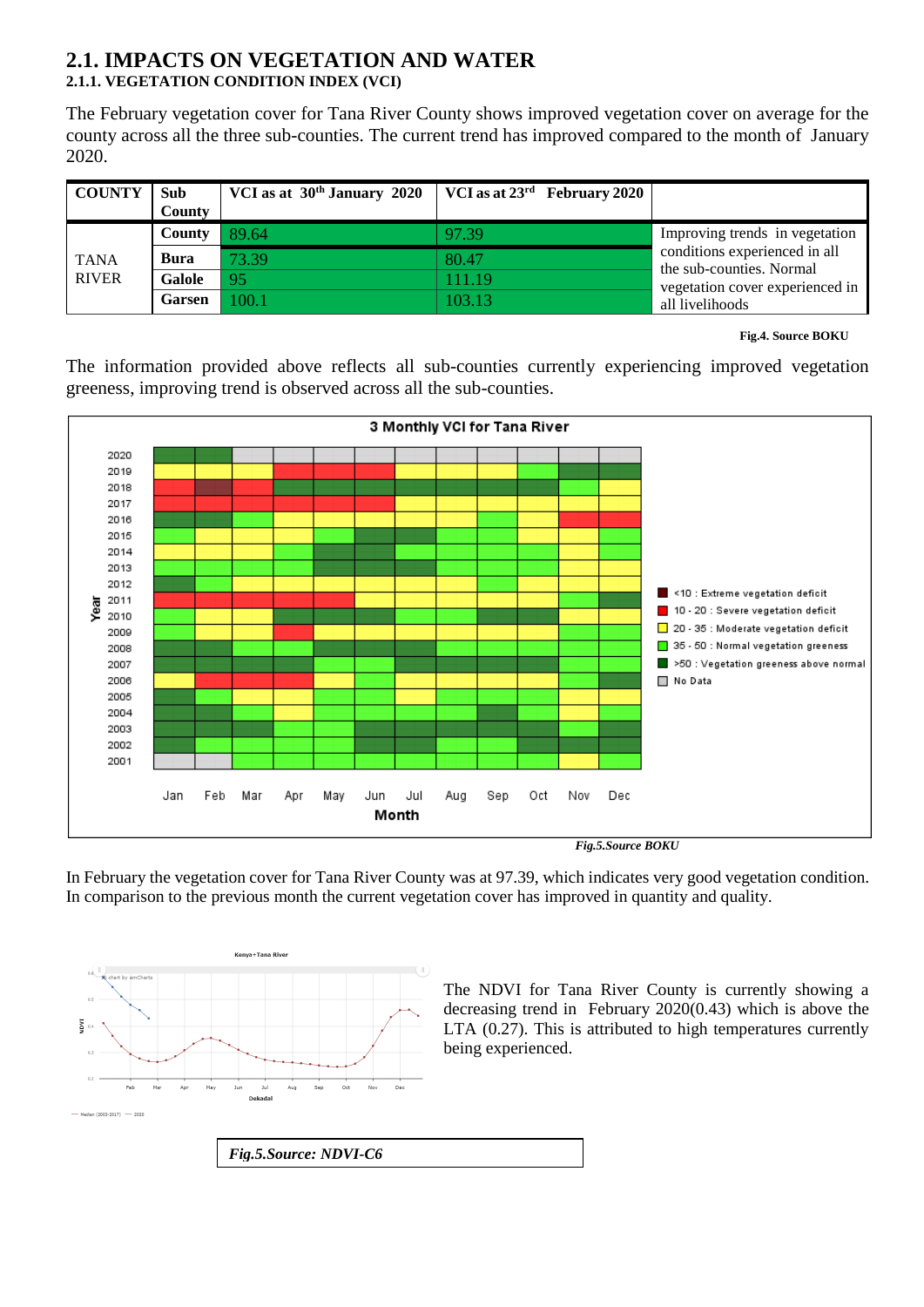

#### **2.1.2 Pasture**

The pasture condition is good to fair in quantity and quality across all livelihood zones in the county. Pasture condition across all livelihood zones have reduced due to high temperatures.

The current pasture is expected to last for two month in Pastoral and Marginal mixed livelihood zones and three months in the mixed farming livelihood zones.



#### **2.1.3.Browse**

The browse condition is good to fair in quantity and quality across all livelihood zones which is normal ranges at this time of the year.

The available browse is expected to last for 2 months in all livelihood Zones and one month in mixed farming livelihood zone.

## **2.2 WATER RESOURCE**



**Figure 8:Tana River water sources**

#### **2.2.1 Sources**

The main water sources for both livestock and human consumption across all livelihoods were Bore holes(28%),Shallow wells(25%), Pans and Dams(10%), Natural Ponds(8%%), Lakes(8%) and river wells(5%).

Most water pans and dams were at 60-80% of their full capacity. Most households are currently using rivers, Pans and dams and bore holes.

The current water sources are expected to last for more than two month across all livelihood zones.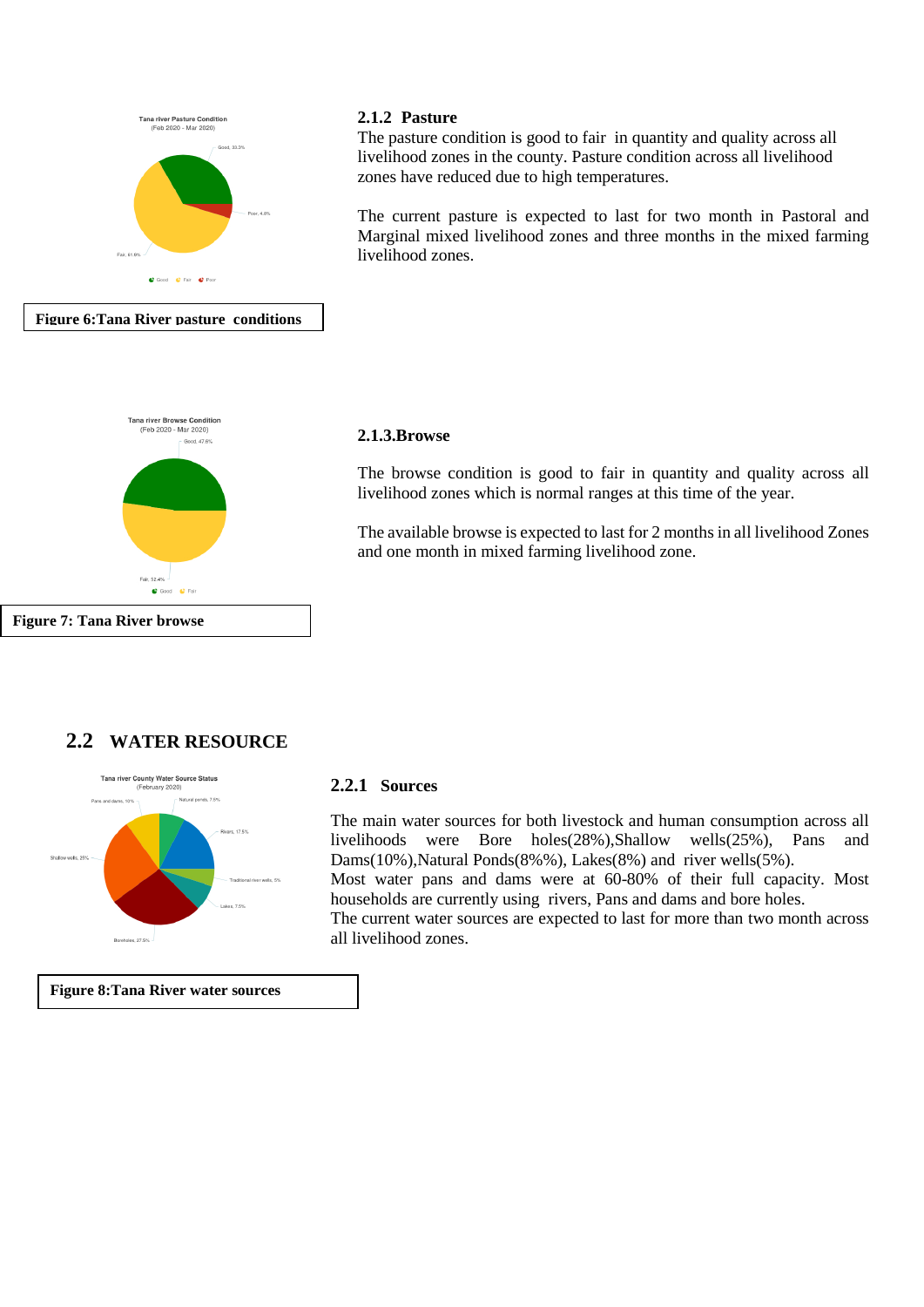

• The households trekking distance increased in the month from 3.6 km to 7.4 km. The current distance is above the Long-term average of 4.84 km. This is attributed to reduced recharge levels in open water sourcese month and high temperature currently being experienced across the county.



**2.2.3 Livestock access**

- The return distance for livestock to grazing zones increased to 8 km during the month.
- The situation is attributed to drying up of some open water sources within the grazing fields and livestock are forced to acces main water sources located within the same livelihood.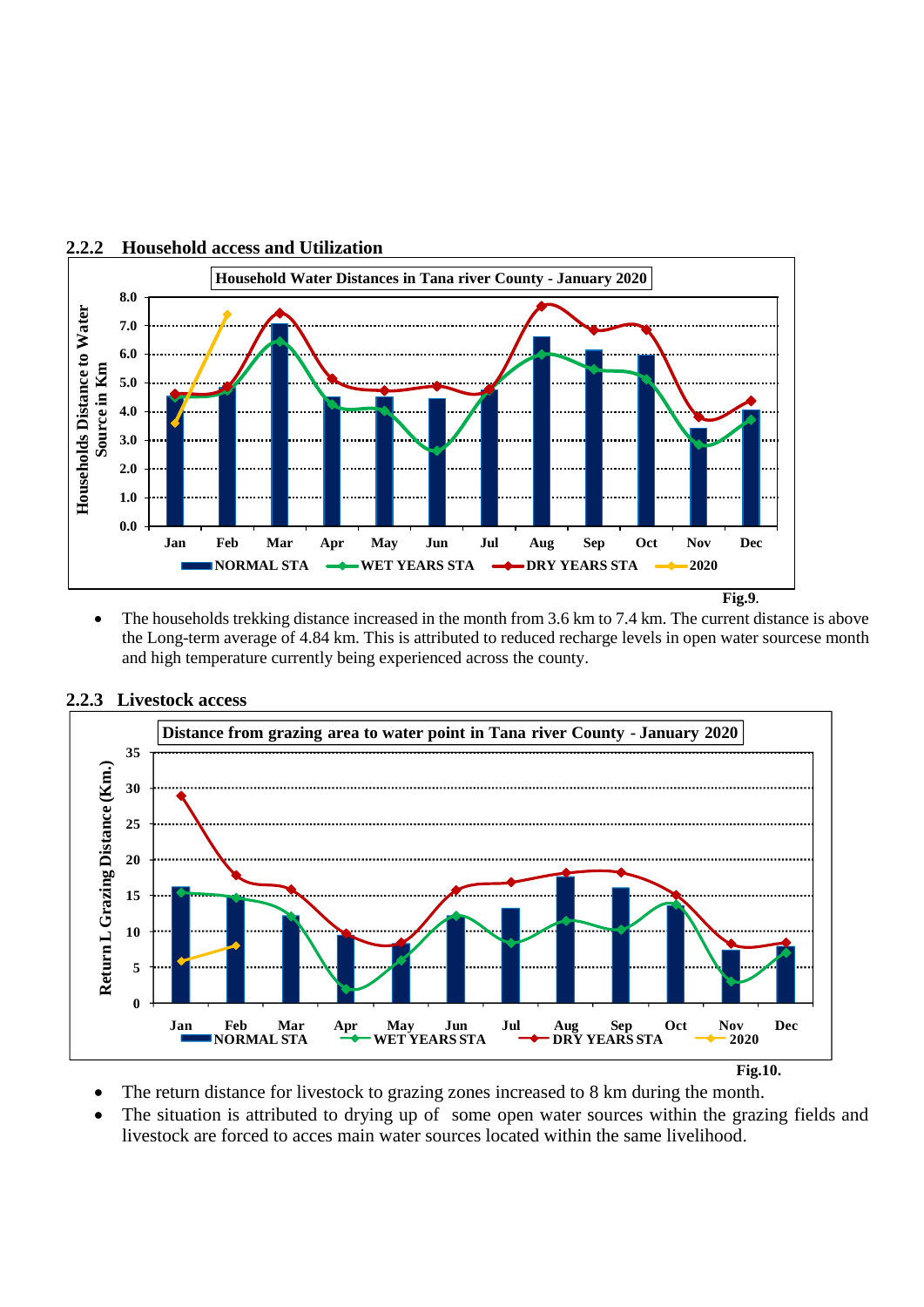## **3.0. PRODUCTION INDICATORS**

#### **3.1 Livestock Production**

### **3.1.1 Livestock Body Condition**

• The livestock body condition is good across all livelihood zones. The situation was as result of good pasture, browse and availability of water which has led to livestock still walking within normal ranges.*(Refer to table 4 in annex)*

### **3.1.2 Livestock Diseases**

- LSD, CCPP in Garsen north and Wayu Ward.
- Trypanosomiasis, foot rot, helminthiasis, ORF, diarrhoea syndrome in Tana Delta, Garsen Central, Garsen South, Kipini East and West.
- Heavy infestations of worms across all livelihood zones triggered by rains
- Threat of Rift valley fever outbreak due to heavy rains and floods.
- No notifiable livestock diseases incidences were reported; the disease incidences were within normal seasonal ranges

## **3.1.3 Milk Production**

- The average milk produced per household remained stable at 3.6 litres compared to the previous month. This is attributed to the fact that pasture and browse is still available and the body condition is good.
- In comparison to the long-term average; the current amount is above; this is attributed to heavy showers received which improved the quality of pasture and browse across all livelihood zones.



## **3.2. RAIN-FED CROP PRODUCTION.**

*Figure 11*

#### **3.2.1 Stage and Condition of food Crops**

• Farmers have harvested their crops more so within the mixed and marginal mixed livelihood zone, the harvest were reported to be below average because of the destruction cause by floods. Most farmers now rely on vegetables,green grams and cowpeas as alternative crops. Land preparations in readiness to the long rains season is ongoing but most farmers lack farm inputs and are counting looses from the previous season due to floods.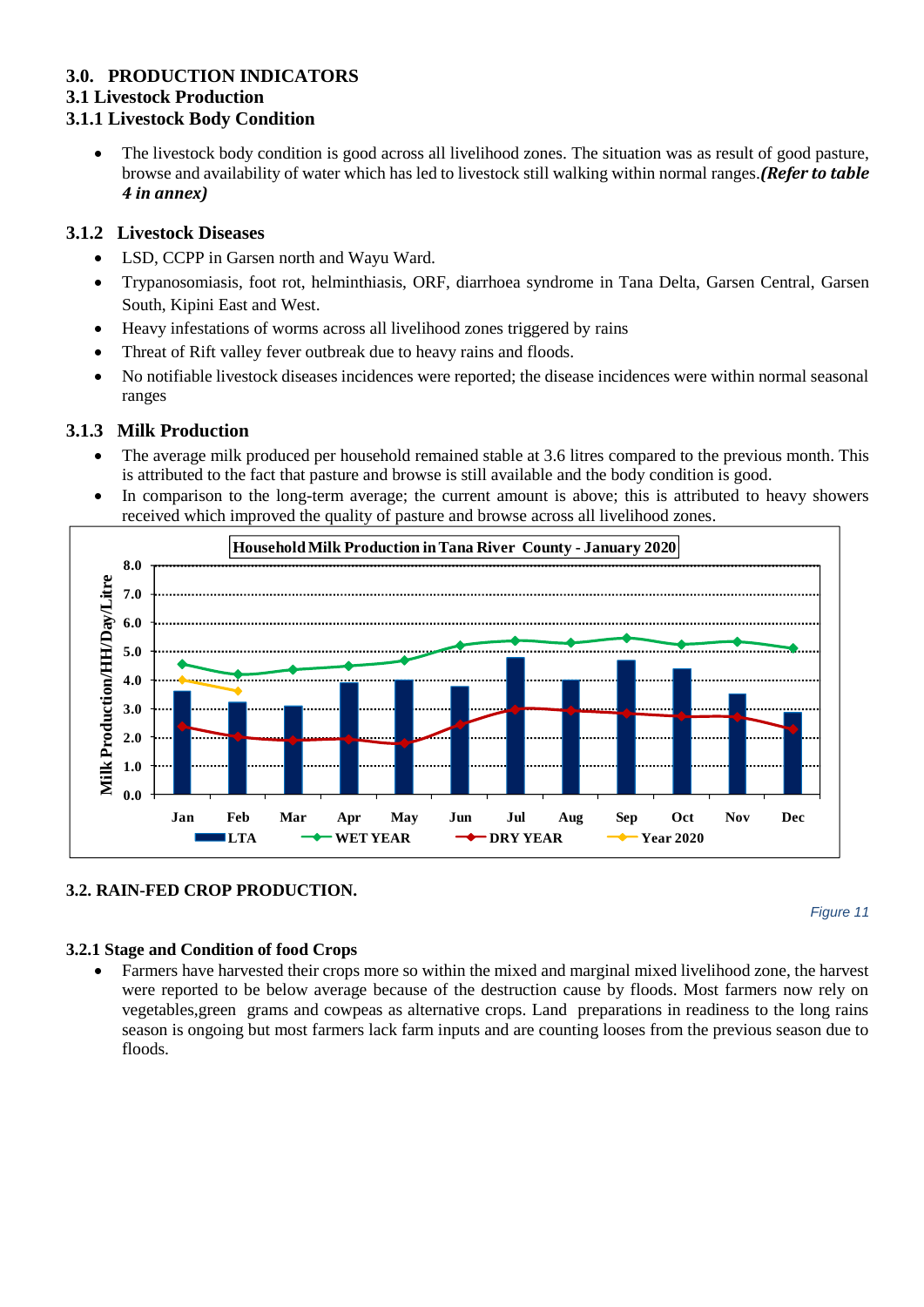#### **4. MARKET PERFORMANCE 4.1. LIVESTOCK MARKETING 4.1.1 Cattle Prices**



• The average price for the medium sized cattle increased by 5% to Ksh.23, 444 in the reporting month as compared to Ksh.22,400 of the previous month.



#### **4.1.2 Goat Prices**

- The average price of a goat increased to Ksh.4, 138 as compared to previous month attributed to market dynamics.
- The average Goat prices were lowest in Mixed and Marginal Mixed livelihood zone at Ksh. 4,000.
- The prices were below the long-term average by  $6\%$ .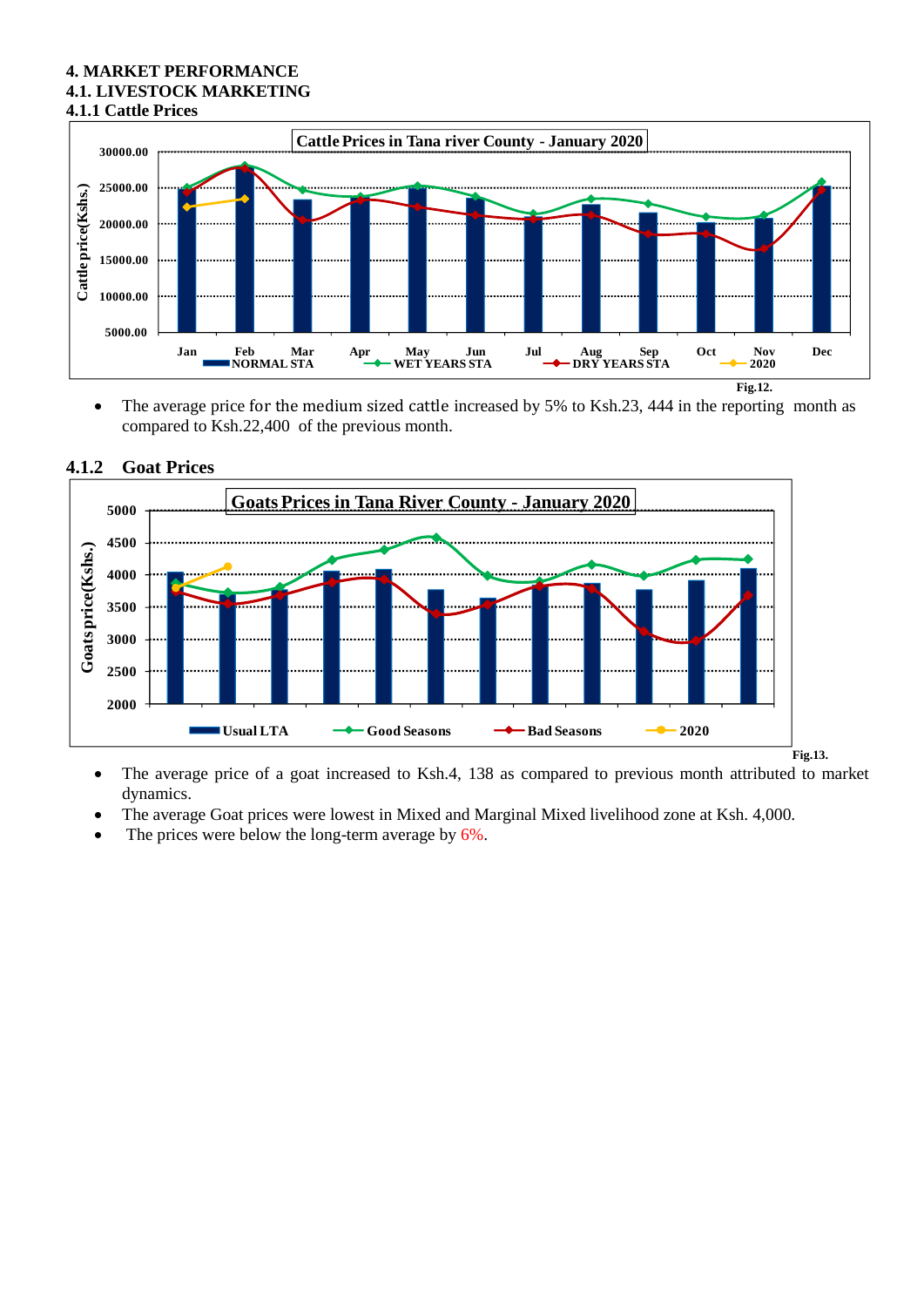## **4.2. CROP PRICES 4.2.1 Maize**



• The average price for kilogram maize was Ksh.53 during the month, which was a decrease compared to the previous month. The price was below the long-term average at this time of the year by 7%.



**4.3. Livestock Price Ratio/Terms of Trade**

- The terms of trade increased from 72 in January to 78 during the month of February 2020.
- The current term of trade is above the long-term average. This is attributed to market dynamics and the fact livestock still have a good body condition.

## **5.1. FOOD CONSUMPTION AND NUTRITION STATUS 5.1.1. Milk Consumption**

The average milk consumption per household per day decreased to 1.9 litres compared to the previous month. The amount consumed is below the long term average at this time of the year. Reduction in milk consumption is attributed to low milk production at households level.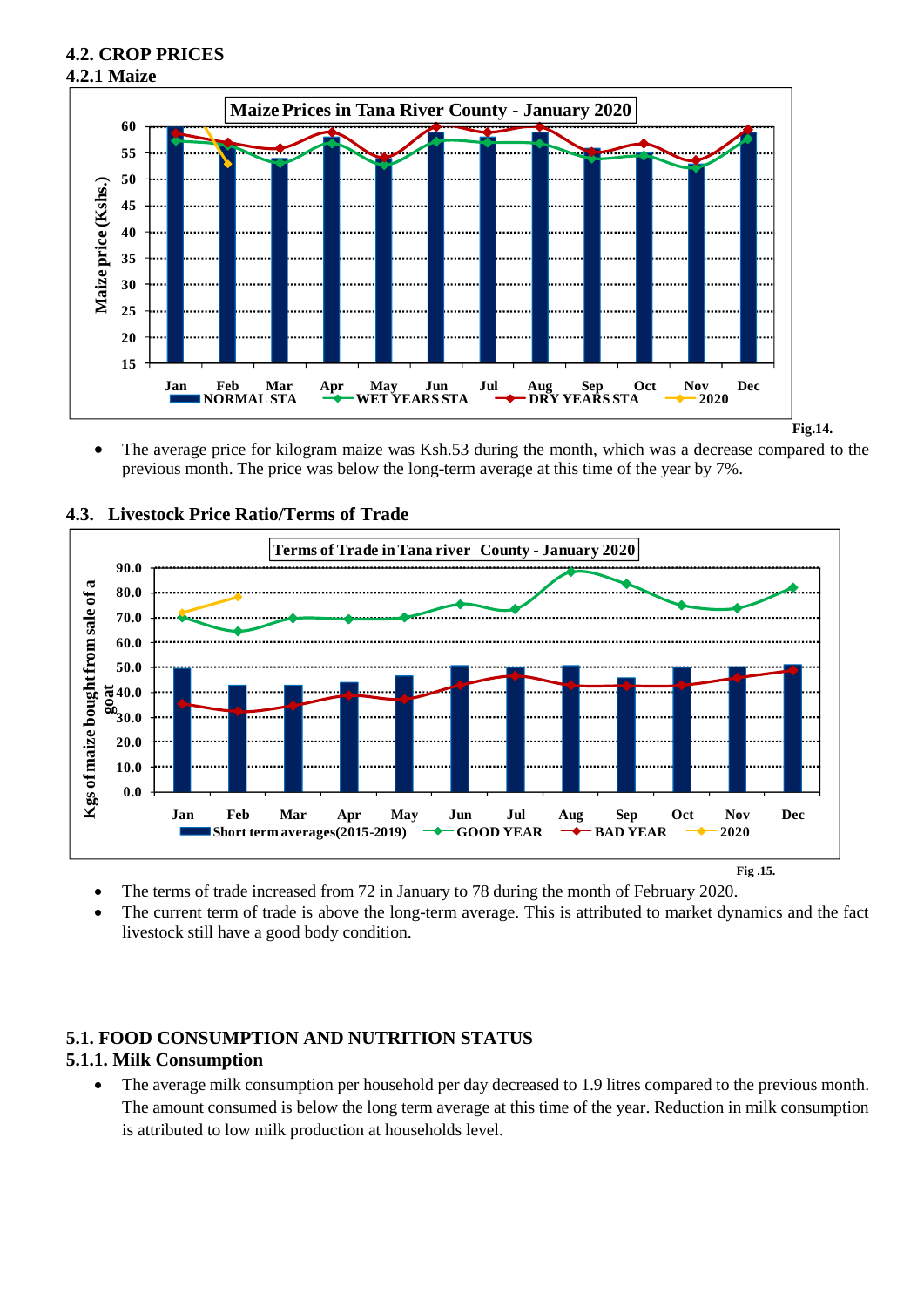

**Fig. 16.**



#### **5.1.2. Food Consumption Score**

There was higher proportion of households with poor food consumption gaps in Pastoral (50.8%) and mixed farming livelihood zones (42.6%).

The proportion of households with borderline food consumption score was high in mixed farming livelihood zones at 16.7% and lowest in marginal mixed farming livelihood zones at 11.1%.

A proportion of 88.9%, 63.3% and 50% of the households across marginal mixed ,mixed and

pastoral livelihood zones have acceptable food consumption score respectively.



## **5.1.3 Health and Nutrition Status**

*Figure 17:Tana River food consumption*

• The proportion of sampled children under five years of age at risk of malnutrition remained stable at 12.30% as compared to the previous month at 12.25%.This is attributed to milk availability at household level more so within Pastoral and Marginal Mixed livelihood Zones.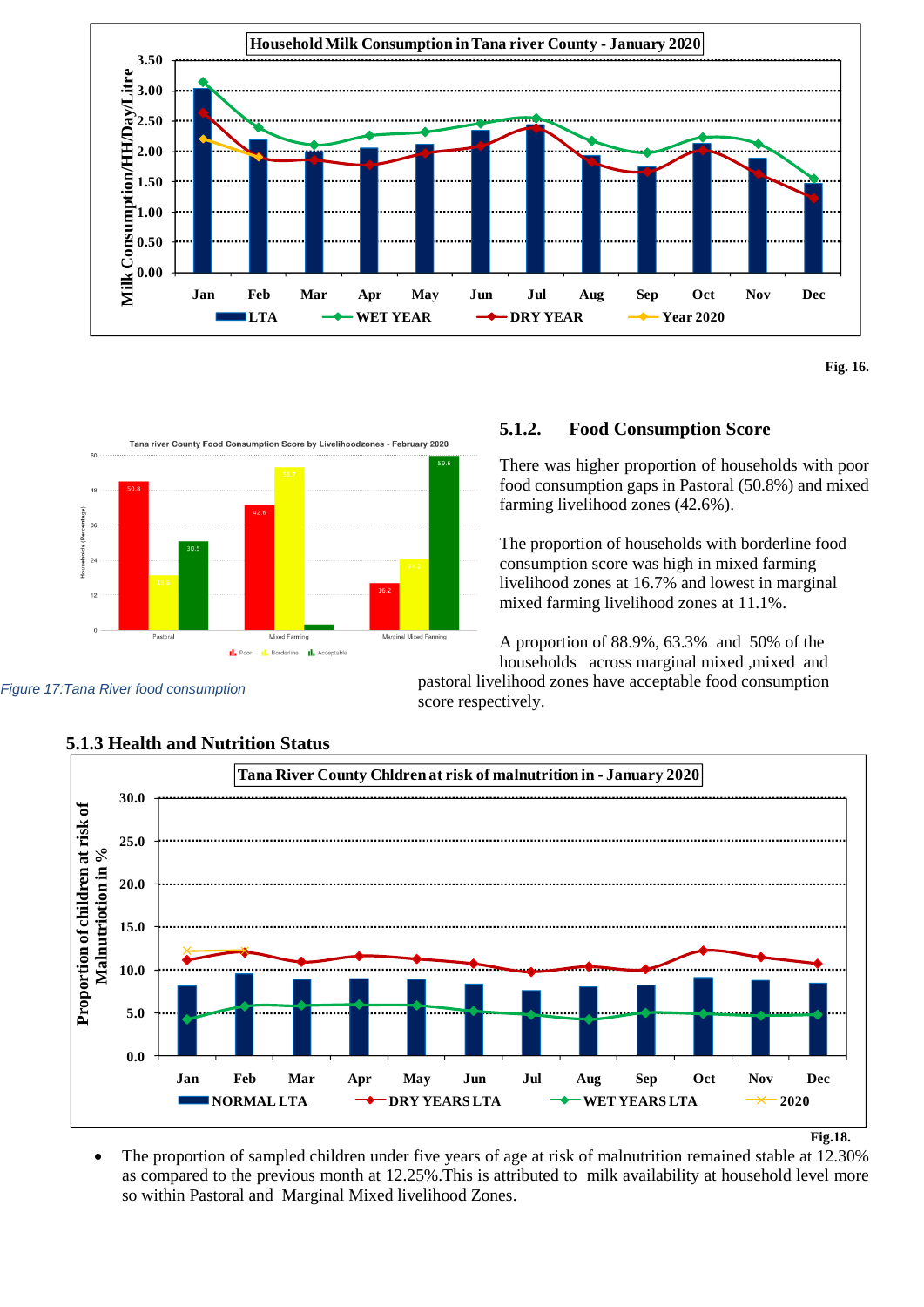#### **5.2. Health**

• During the reporting month the commonly reported illnesses were URTI,Malaria, outbreak of water born diseases and skin diseases in all livelihood Zones.

## **5.3. COPING STRATEGIES**



#### **Coping Strategy Index**

The average coping strategy index decreased to 14.09 in February 2020 compared to last month.

Households in Marginal mixed livelihood zone employed most coping strategies at 18.0 followed by Pastoral at 13.5.The mixed farming livelihood zones employed least coping mechanisms at 8.3.

## **6. CURRENT INTERVENTION MEASURES.**

#### **6.1 Non-food interventions**

- Locusts rapid assessment by CSG.
- Rehabillitation of dams by Ministry of Water and WFP.
- Distribution of mosquito nets by Public health to flood affected victims.
- Measles vaccination for children under 5 years by KRCS/UNICEF/MOH/WVK/Concern worldwide in Tana North.
- SFS supported by WFP targeting households in Tana Delta,Tana North and Tana River sub-counties.
- Hygiene promotions and distribution of water treatment chemicals in Tana Delta (Katsangani, Safaricom, Tana Salt, Msurujani, Timboni, Vumilia and Orolle) by Samaritan Purse/NDMA.
- Pests and crop diseases management by department of Agriculture.
- Cash transfer to 2477 households in Tana North(Sala,Bangale,Hirimani,) by OXFARM/ALDEF/PGI.
- Cash transfer to1000 floods affected victims in Tana Delta by KRCS.
- Review of contingency plans by KRCS.
- Integrated outreaches in hard to reach areas supported by Concern World Wide.
- Distribution of NFIS to flood affected victims in Delta by Ministry of Water/World Vission.

## **6.2 Food Aid**

- Relief food distribution in areas currently facing food shortages in Tana Delta, Tana North and Galole supported by KRCS/National Government/Samaritan purse/WFP/ADS/SPECIAL PROGRAMS.
- Public primary schools are under regular School Meals Program supported by WFP.

## **7.0 .EMERGING ISSUES**

## **7.0.1.Insecurity/Conflict/Human Displacement**

- Hatching of locusts in Tana North(Boka,Buradhima,Buwa,Nanighi,Sala,Bangale,Mbalambala) the impacts were minimal.
- Human wild life conflicts reported in Kipini,Chara and Kilelengwani.
- Over 4500 households had been affected by floods in Tana Delta,Tana River and Tana North and over 4,319 hectares under crops destroyed by floods.but the displaced has since gone back to their homes.
- There were no intercommunity conflicts reported during the month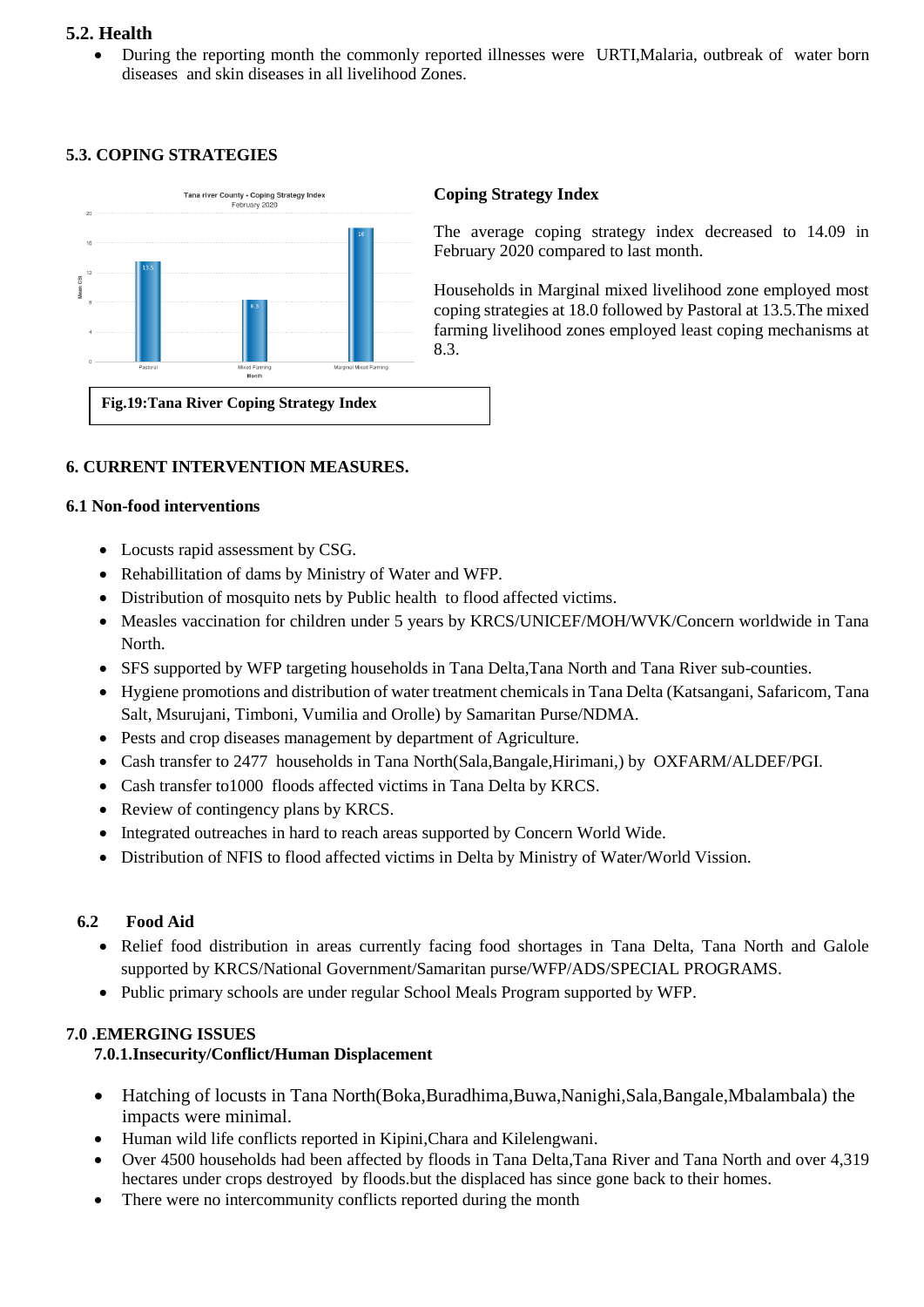#### **7.0.2. Migration - limited to migrations of persons.**

• Typical livestock migrations back into the traditional grazing areas occurred earlier in the season following the early onset of the short rains. Given the good availability of pastures, browse and water resources, livestock are expected to remain within the wet season grazing areas through the March to May long rains season.

#### **7.0.3. Food Security Prognosis**

- According to the Greater Horn of Africa (GHACOF) forecast, the March to May long rains are expected to be average to above average due to an increased probability for Neutral ENSO and Indian Ocean Dipole (IOD) phases from March.
- The risk of flooding along the Tana River basin in the Marginal Mixed Farming Livelihood Zone and the Mixed Farming Livelihood zone is likely to remain elevated between April and May following an average to above average long rains forecast.
- The food crops replanted following the 2019 October to December short rains flooding are unlikely to reach maturity given the anticipation of flooding from April through to May. Similarly, crop production during the March to May long rains season is likely to be below average as the anticipated floods are likely to result in significant crop damage.
- The prices of staple foods are anticipated to remain above average, between February and June, following below the average 2019 October to December short rains production and cumulative deficits from two previously below average harvests.

## **7.0.4. Phase Classification**

Pastoral and Mixed livelihood zones are classified under stressed Phase (IPC Phase 2) while, Marginal mixed Zone is classified under Crisis Phase (IPC Phase 3). The County has improved to Stressed food insecurity phase.

#### **8.0 RECOMMENDATIONS**

#### **8.1.1. General Recommendations:**

- a) Review of contingency plans by sectors and partners
- b) Enhance security surveillance and peace Barazas in hot spot areas.
- c) Enhance integrated outreaches in hard to reach areas across all the sub-counties more so in flood affected areas.
- d) Upscaling of food aid to the population in need in Tana North,Tana River and Tana Delta sub-counties.
- e) Provision of storage facilities to farmers.
- f) Desilting of open water sources.
- g) Capacity building of WRUWAS

#### **8.2.0 Proposed Recommendations**

|               | <b>PROPOSED INTERVENTIONS</b>                                                            |                                |  |
|---------------|------------------------------------------------------------------------------------------|--------------------------------|--|
| <b>SECTOR</b> | <b>INTERVENTIONS</b>                                                                     | HOTSPOTS/BENEFICIARIES         |  |
| 8.2.1. Water  | Capacity building<br>for Water Resource<br>User management<br>Committees RMC<br>on WASH. | Tana North, Galole, Tana River |  |
|               | Support water to<br>health facilities<br>currently facing<br>water shortages             | Tana North, Tana River         |  |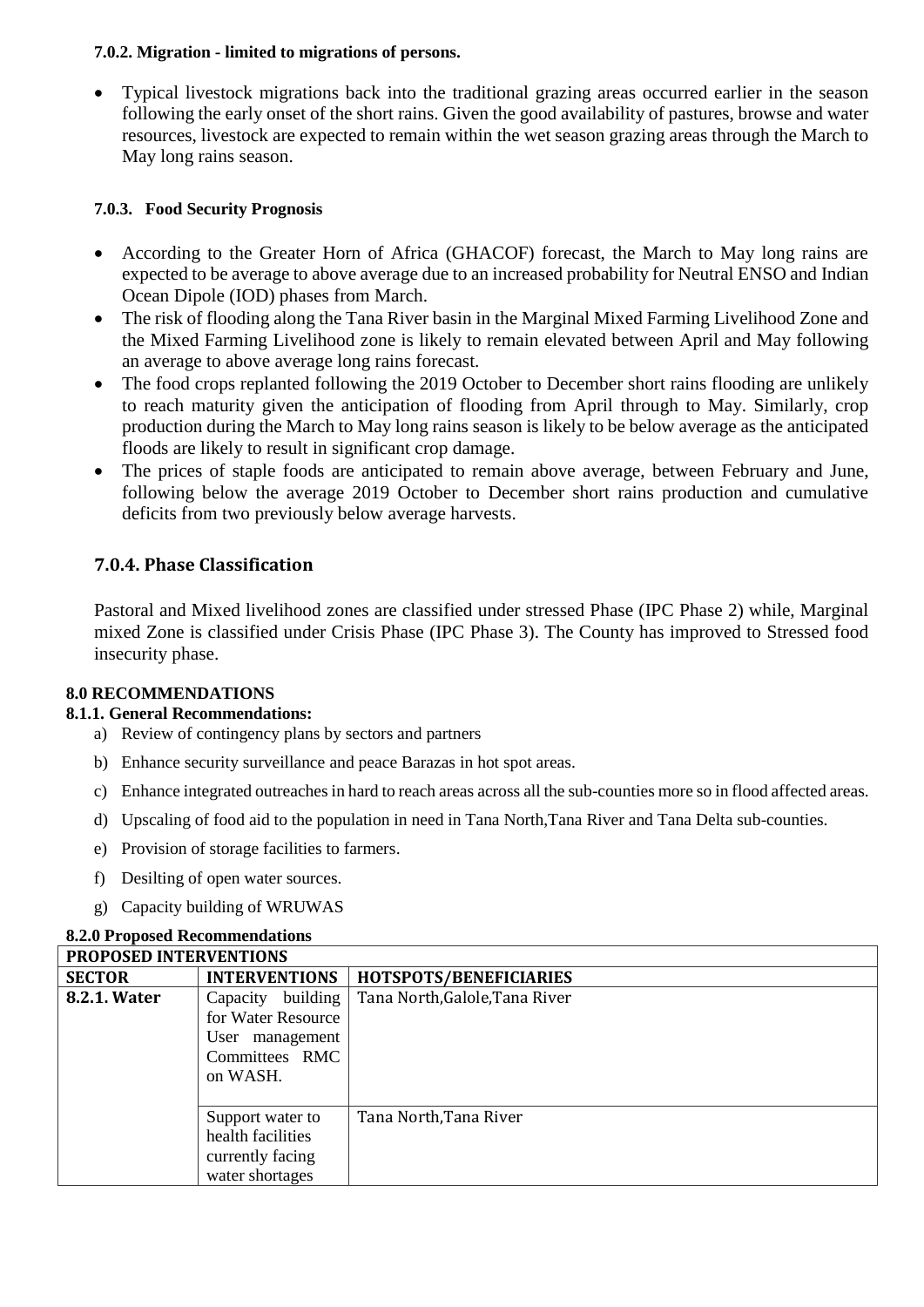| 8.2.2.Nutrition  | Mass screening               | Tana North, Galole, Tana River |
|------------------|------------------------------|--------------------------------|
| and Health       | and referrals in             |                                |
|                  | hard to reach areas          |                                |
|                  | Support integrated           | Tana North, Galole, Tana River |
|                  | outreaches in hard           |                                |
|                  | to reach areas               |                                |
|                  |                              |                                |
|                  | Enhance                      | Tana North, Galole, Tana River |
|                  | sensitization<br>on          |                                |
|                  | issues of hygiene            |                                |
|                  | all<br>the<br>across         |                                |
|                  | livelihood zones.            |                                |
|                  |                              |                                |
|                  | Provide water                | Tana North, Galole, Tana River |
|                  | harvesting and               |                                |
|                  | storage facilities to        |                                |
|                  | medical facilities.          |                                |
|                  | Provision<br>of              | Tana North, Galole, Tana River |
|                  | hygiene<br>personal          |                                |
|                  | items in areas with          |                                |
|                  | high cases of water          |                                |
|                  | born diseases.               |                                |
|                  |                              |                                |
|                  | Conduct integrated           | Tana North, Galole, Tana River |
|                  | outreaches<br>and            |                                |
|                  | promotion<br>health          |                                |
|                  | activities,                  |                                |
|                  | Treatment<br>of              |                                |
|                  | Cholera<br>cases,            |                                |
|                  | water sampling and           |                                |
|                  | decontamination of           |                                |
|                  | surfaces,<br>Active          |                                |
|                  | case finding and             |                                |
|                  | provision of food            |                                |
|                  | supplements<br>to            |                                |
|                  | displaced                    |                                |
|                  | households                   |                                |
| 8.2.3. Education | Provision of water           | Tana North, Galole, Tana River |
|                  | treatment                    |                                |
|                  | chemicals to                 |                                |
|                  | schools.                     |                                |
|                  |                              |                                |
|                  | Support                      | Tana North, Galole, Tana River |
|                  | deworming in                 |                                |
|                  | schools.                     |                                |
|                  |                              |                                |
|                  | Introduction of              | Tana North, Galole, Tana River |
|                  | school feeding               |                                |
|                  | programme to<br>ECD schools. |                                |
|                  |                              |                                |
|                  | Enhance SFP in               | Tana North, Galole, Tana River |
|                  | schools within the           |                                |
|                  | Pastoral and                 |                                |
|                  | Marginal mixed               |                                |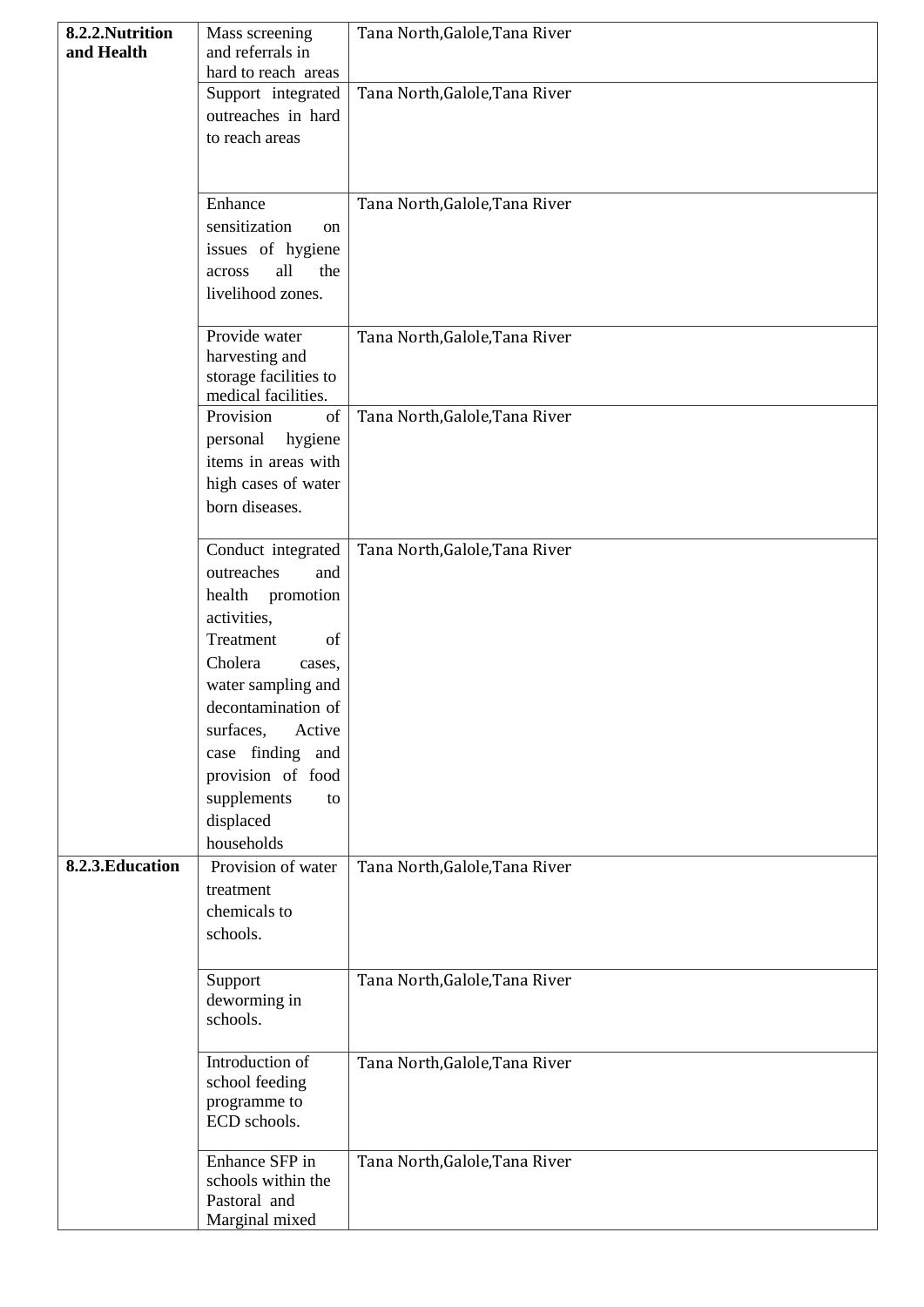|                    | livelihood zones.                                                                                                                                                          |                                |
|--------------------|----------------------------------------------------------------------------------------------------------------------------------------------------------------------------|--------------------------------|
|                    | Provision of water<br>storage facilities to<br>schools with water<br>stress.                                                                                               | Tana North, Galole, Tana River |
| 8.2.4. Livestock   | Livestock<br>disease<br>surveillance<br>and<br>control<br>through<br>vaccinations<br>notifiable<br>against<br>diseases such as<br>CCPP, FMD, in all<br>the 3 sub-counties. | Tana North, Galole, Tana River |
|                    | Rangeland<br>reseeding<br>fodder<br>establishments and<br>conservations                                                                                                    | Tana North, Galole, Tana River |
|                    | Enhance<br>capacity<br>building to farmer<br>groups on livestock<br>enterprises.                                                                                           | Tana North, Galole, Tana River |
|                    | Training of farmers<br>on disease control.                                                                                                                                 | Tana North, Galole, Tana River |
|                    | Support<br>of<br>restocking<br>in<br>Pastoral<br>and<br>Marginal<br>mixed<br>livelihood zones.                                                                             | Tana North, Galole, Tana River |
|                    | Support provision<br>of pasture seeds to<br>farmers<br>and<br>of<br>upscaling<br>existing<br>pasture<br>establishments.                                                    | Tana North, Galole, Tana River |
|                    | Restocking<br>of<br>small stocks                                                                                                                                           | Tana North, Galole, Tana River |
|                    | Provision<br>of<br>storage facilities to<br>farmers with hay                                                                                                               | Tana North, Galole, Tana River |
|                    | Existing Livestock<br>markets<br>rehabilitations                                                                                                                           | Tana North, Galole, Tana River |
| 8.2.5. Agriculture | Capacity building<br>farmers<br>of<br>on<br>agronomic<br>husbandry<br>practises<br>on<br>different crops                                                                   | Galole, Tana Delta             |
|                    | Climate<br>Support<br>Smart Agriculture<br>Interventions.                                                                                                                  | Galole, Tana Delta             |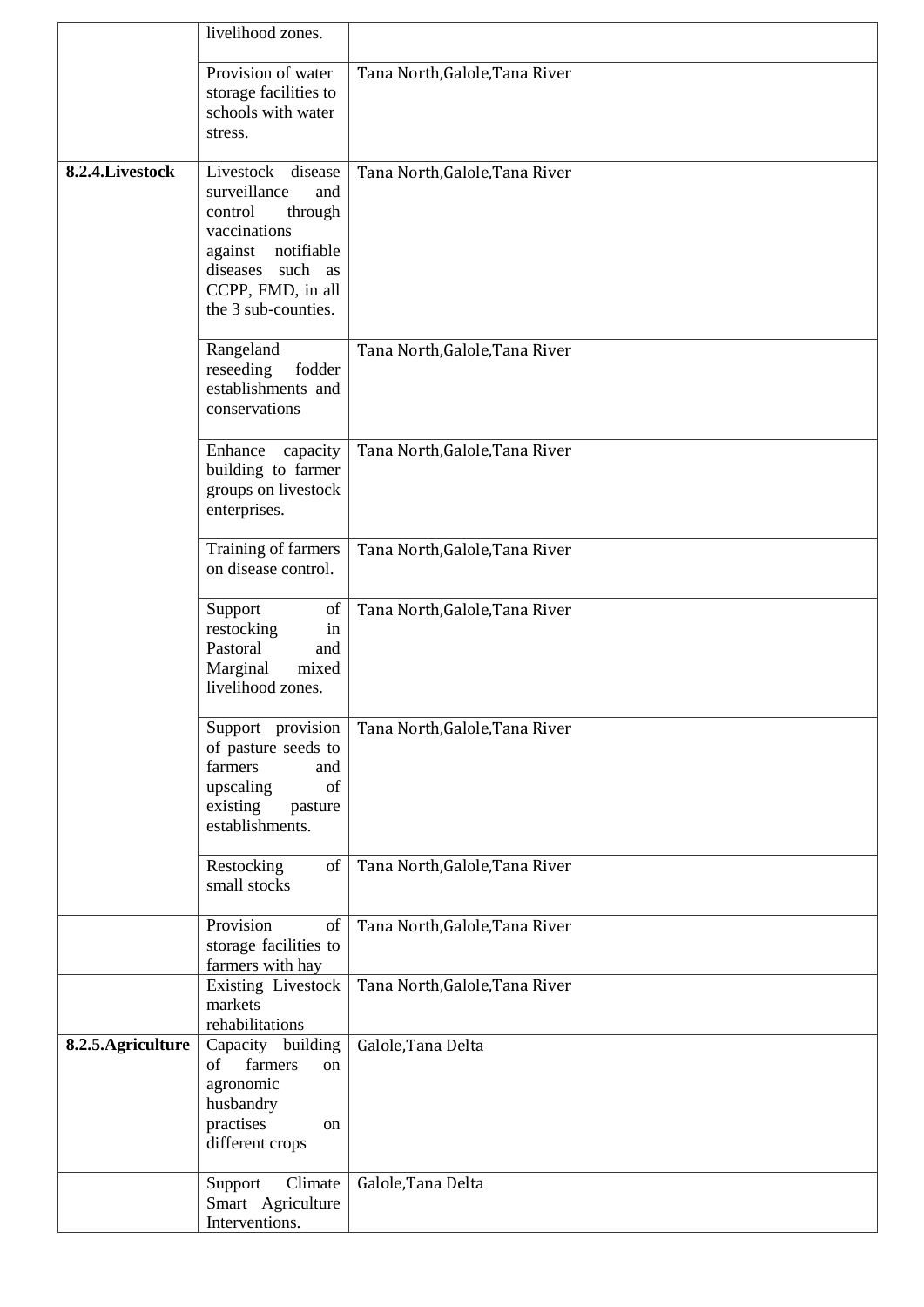|                                     | Soil<br>Carryout<br>sampling<br>and<br>testing                                                                                     | Galole, Tana Delta                 |
|-------------------------------------|------------------------------------------------------------------------------------------------------------------------------------|------------------------------------|
|                                     | Soil<br>and<br>water<br>conservation<br>especially<br>on<br>denuded farm lands                                                     | Tana North, Tana River, Tana Delta |
|                                     | Provision<br>of<br>drought tolerance<br>seeds to farmers<br>under irrigation and<br>farmers<br>in<br>preparation to long<br>rains. | Tana North, Tana River, Tana Delta |
| 8.2.6. Peace and<br><b>Security</b> | inter-<br>Carry<br>out<br>boundary<br>peace<br>meetings in areas<br>with cross border<br>tensions                                  | Tana North, Tana River, Tana Delta |
|                                     | inter-<br>Carry<br>out<br>community<br>peace<br>meetings in areas<br>with<br>inter-<br>community<br>based<br>resource<br>conflict. | Tana North, Tana River, Tana Delta |
|                                     | Provision of shelter<br>materials<br>the<br>to<br>affected<br>flood<br>victims                                                     | Tana North, Tana River, Galole     |

# **REFERENCE TABLES**

# **Table 1: Drought Phase Classification**

| Normal                                                                                                      | Alert              | Alarm                  | Emergency                      |
|-------------------------------------------------------------------------------------------------------------|--------------------|------------------------|--------------------------------|
| environmental<br>All                                                                                        | Meteorological     | Environmental and at   | All Environmental,             |
| Agricultural<br>and                                                                                         | drought indicators | least two production   | Metrological<br><sub>and</sub> |
| pastoral indicators are move outside seasonal                                                               |                    | indicators are outside | Production indicators          |
| within the seasonal $range$                                                                                 |                    | term seasonal<br>Long  | are outside normal             |
| ranges                                                                                                      |                    | ranges                 | ranges.                        |
| <b>Recovery:</b> The drought phase must have reached at least Alarm stage. Recovery starts after the end of |                    |                        |                                |
| drought as signaled by the environmental indicators returning to seasonal norms; local economies            |                    |                        |                                |
| starting to recover                                                                                         |                    |                        |                                |

### **Table 2: Standardized Precipitation Index (SPI)**

| <b>Color</b> | <b>SPI Values</b> | <b>Metrological Drought Category</b> |
|--------------|-------------------|--------------------------------------|
|              | $> +1.5$ or more  | Wet Conditions                       |
|              | 0 to $+1.5$       | No drought                           |
|              | $-0.1$ to $-0.99$ | Mild drought                         |
|              | $-1$ to $-1.99$   | Severe drought                       |
|              | $\leq$ 2 and less | Extreme drought                      |

## **Table 3: Vegetation Condition Index Values (VCI)**

| <b>bolor</b> | VCI<br>values     | <b>Agricultural Drought Category</b> |
|--------------|-------------------|--------------------------------------|
|              | 3-monthly average |                                      |